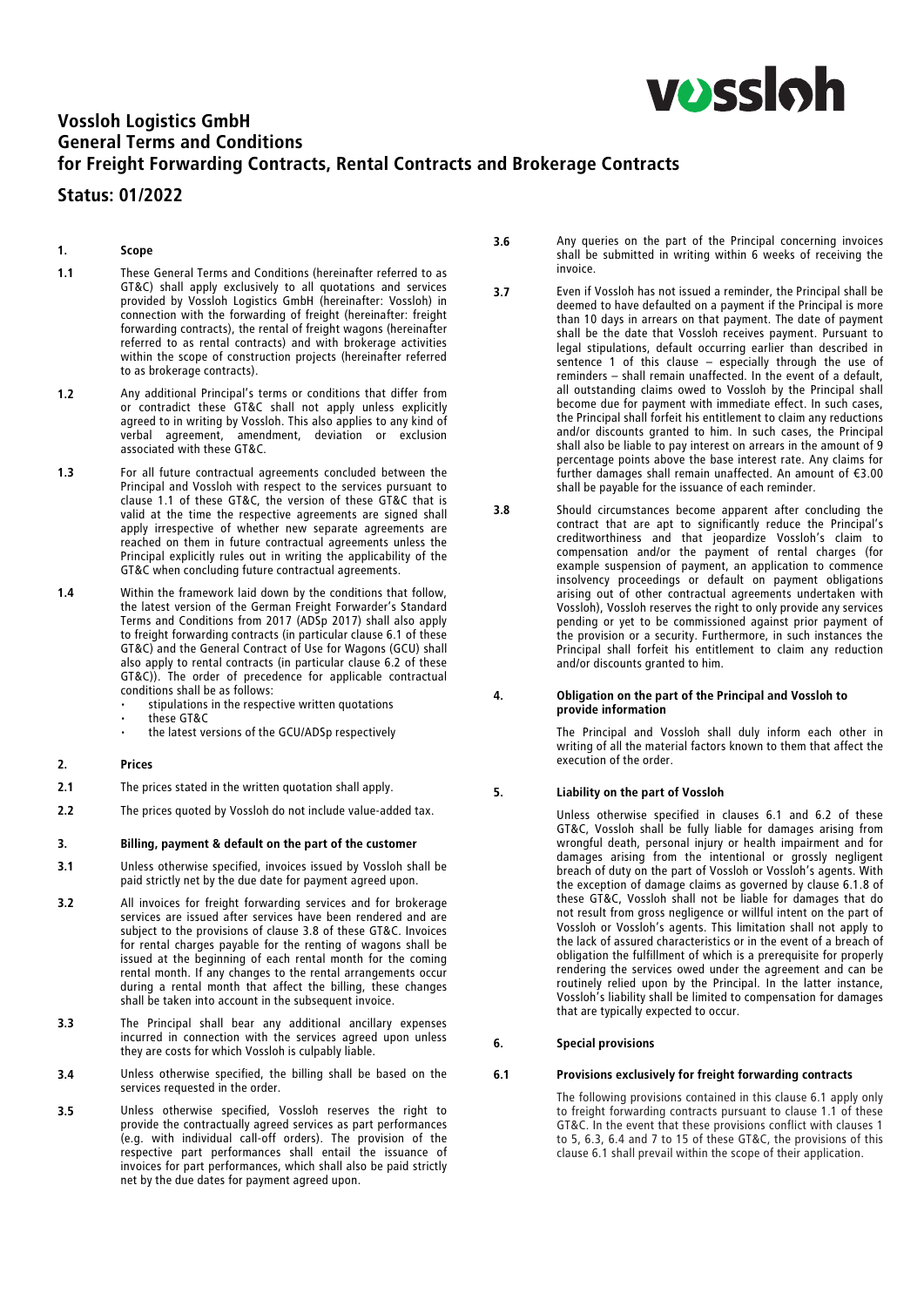

Vossloh Logistics GmbH – General Terms and Conditions

# 6.1.1 Supplementary application of ADSp 2017

Supplementary and subordinated to these GT&C, the latest version of the German Freight Forwarder's Standard Terms and Conditions from 2017 (ADSp 2017) shall also apply to the provision of freight forwarding services and to other ancillary freight forwarding services.

#### 6.1.2 Quotations

- 6.1.2.1 Unless specifically stipulated otherwise, the binding nature of the quotations issued by Vossloh, particularly with regard to the cost of carriage,
	- assumes unimpeded traffic conditions;
	- applies only to the goods stated in the quotation;
	- applies only up to the freight transport station or transfer point stated in the quotation;
	- applies only if Vossloh's consignment note specifications and any other loading and freight-forwarding instructions specified by Vossloh are complied with.
- 6.1.2.2 Transport costs in particular do not cover customs formalities, the insurance of goods in transit, demurrage charges or the repair of damaged wagons.

#### 6.1.3 Ordering deadline

The standard ordering deadline is 23 days prior to the date of delivery. The following charges are payable for orders placed after this date:

- For orders placed  $7 23$  days prior to date of delivery: 25 % of the price quoted
- For orders placed  $3 6$  days prior to date of delivery: 50 % of the price quoted
- For orders placed  $0 2$  days prior to date of delivery: 100 % of the price quoted

# 6.1.4 Cancellation

- 6.1.4.1 Unless otherwise agreed in the respective quotations for transport services, the following cancellation charges shall be payable in the event that a scheduled dispatch or other service is cancelled, depending on the time of cancellation. The cancellation date shall be understood as the date on which Vossloh receives the cancellation in writing.
	- Cancellation  $7 23$  days prior to first day of service: 25 % of the price quoted
	- Cancellation  $3 6$  days prior to first day of service: 50 % of the price quoted
	- Cancellation  $0 2$  days prior to first day of service: 100 % of the price quoted
- **6.1.4.2** Extra charges arising from a cancellation or rebooking shall also be borne by the Principal.
- 6.1.4.3 DB Cargo AG's terms of cancellation shall apply for all trains consigned using DB Cargo AG.

# 6.1.5 Wagons

Depending on what has been agreed, Vossloh shall have the transports carried out using its own freight wagons ("Vossloh wagons") or freight wagons that Vossloh has leased and made available to the Principal after consulting the Principal ("thirdparty wagons") or freight wagons provided by the Principal ("customer wagons").

# 6.1.5.1 Vossloh wagons and third-party wagons

6.1.5.1.1 Vossloh shall ensure that the Vossloh wagons and the thirdparty wagons possess the required approvals and are regularly submitted for the required inspections.

6.1.5.1.2 The Vossloh wagons and third-party wagons shall be assigned to an Entity in Charge of Maintenance (ECM).

#### 6.1.5.2 Customer wagons

- 6.1.5.2.1 The Principal shall guarantee Vossloh that only customer wagons belonging to keepers that are signatories to the latest version of the GCU will be provided.
- **6.1.5.2.2** The Principal shall ensure that the customer wagons possess the required approvals, that the wagons are assigned to an Entity in Charge of Maintenance (ECM) and that they are regularly submitted for the required inspections. Vossloh reserves the right to refuse to accept the freight wagons if this is not the case.

### 6.1.6 Subcontractors

Vossloh is entitled to use subcontractors to carry out the transports.

#### 6.1.7 Loading and unloading

- 6.1.7.1 The Principal shall be responsible for the loading and unloading of the goods to be carried. The agreed loading or unloading times shall not be exceeded. Should this occur, the Principal shall pay Vossloh the demurrage charge specified in the written quotation, or, if the quotation contains no provision on such charges, an appropriate demurrage charge as compensation. Any further liability for loss or damage shall remain unaffected.
- **6.1.7.2** The Principal shall check that the freight wagons provided are suitable for the transport in question and – particularly in the case of Vossloh wagons or third-party wagons – shall inform Vossloh immediately in writing of any unsuitability with respect to the freight wagon(s).

#### 6.1.8 Liability

#### 6.1.8.1 Liability on the part of Vossloh

- **6.1.8.1.1** Vossloh shall be liable in accordance with the provisions of the ADSp 2017 unless otherwise specified hereinafter.
- 6.1.8.1.2 The parties agree that particularly in the following cases the criteria for applying Section 427 of the German Commercial Code in accordance with Article 22.1 of the ADSp 2017 are satisfied:
	- Residual stress in the rails can cause lateral buckling in the rails during the loading and unloading procedures, particularly during disposal or relocation but also during transport. Vossloh is not liable for the consequences of lateral buckling of the rails.
	- In the event of damages resulting from the Principal failing to check or incorrectly checking the suitability of the wagons (clause 6.1.7.2 of these GT&C).
- 6.1.8.1.3 Notifications sent to the Principal concerning regular transit times / timetables for transports shall not be understood as an agreement on a delivery period pursuant to Section 423 of the German Commercial Code.
- **6.1.8.1.4** For transports inside Germany's borders, the standard liability according to Section 431 of the German Commercial Code is two special drawing rights per kilogram of the gross weight of the goods.
- 6.1.8.1.5 Vossloh assumes no liability whatsoever for damages resulting from the loss of or damage to customer wagons, unless this loss or damage was caused by gross negligence or willful intent on the part of Vossloh. This shall not apply if the customer wagons are classified as goods to be carried.

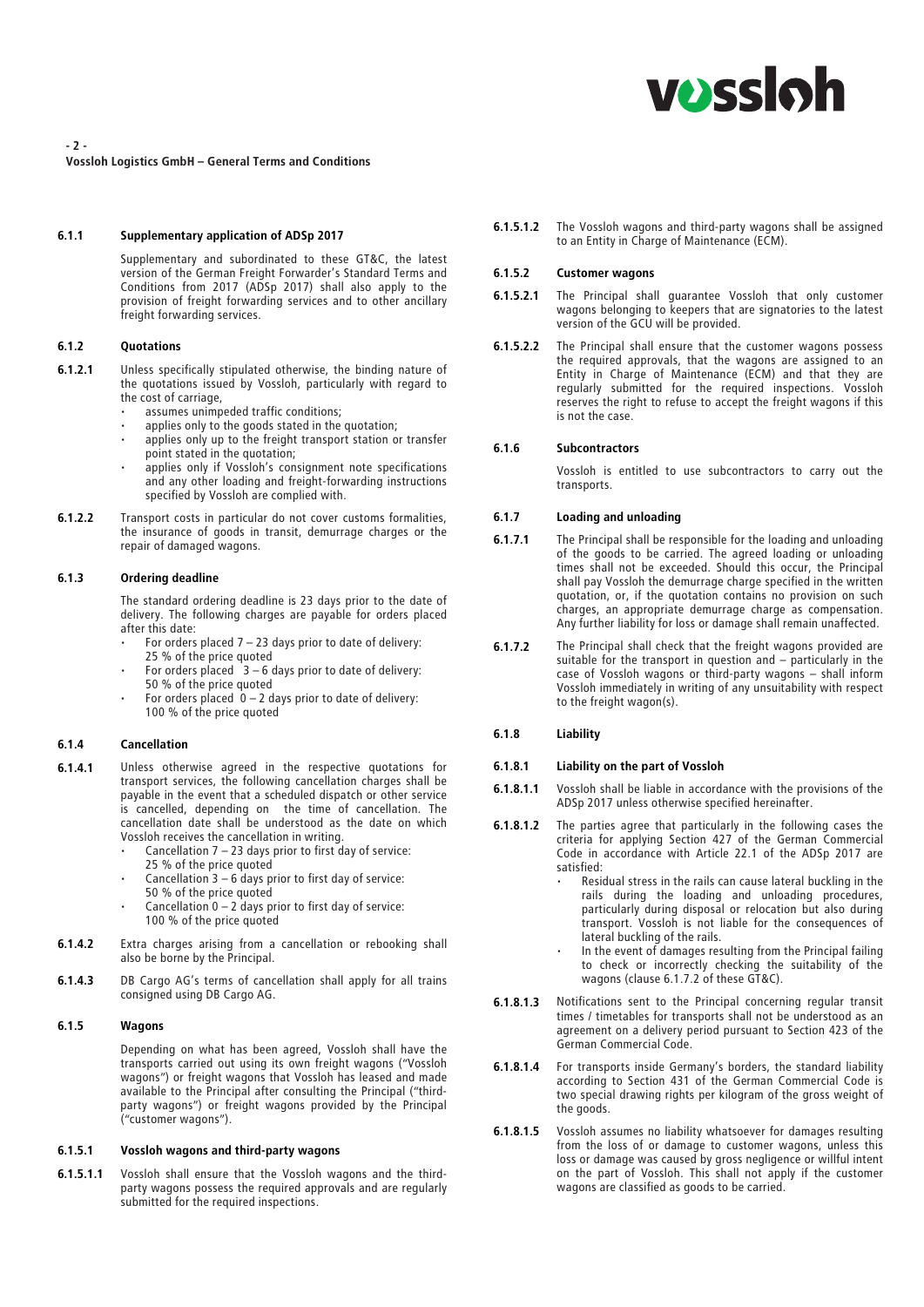- 3 -

Vossloh Logistics GmbH – General Terms and Conditions

# 6.1.8.2 Liability on the part of the Principal

The Principal is liable in accordance with the statutory provisions. Clause 29 of the ADSp 2017 shall not apply.

#### 6.2 Provisions exclusively for rental contracts

The following provisions of this clause 6.2 apply exclusively to rental contracts pursuant to clause 1.1 of these GT&C. In the event that they contradict clauses 1 to 5, 6.3, 6.4 and 7 to 15 of these GT&C, the provisions of this clause 6.2 shall prevail within the scope of its application.

# 6.2.1 Term of the contract

- **6.2.1.1** The period of the rental contract shall correspond to the dates given in the written quotation.
- 6.2.1.2 Unless stipulated otherwise in the written quotation, the rental contract begins on the day that Vossloh delivers the wagons or on the day that Vossloh makes the wagons available.
- 6.2.1.3 Unless renewed in writing, fixed-term rental contracts shall end without notice of termination when the agreed rental term has expired. It shall not be possible to terminate the contract by submission of notice of termination during the fixed rental period. Unless otherwise agreed in the written quotation, either contractual partner may duly terminate open-ended rental contracts at the end of a calendar month on three months' notice to be submitted in writing. The right to terminate for cause without notice pursuant to Section 543 of the German Civil Code shall remain unaffected in the case of both fixedterm and open-ended rental contracts.

#### 6.2.2 Rental charge and costs

- **6.2.2.1** The amount payable for the rental charge shall be taken from the respective written quotations. In the event of verifiable, unbudgeted cost increases that take effect after the rental contract has been concluded, particularly such charges that are the result of Vossloh's compliance with official directives issued by the authorities concerning the wagons or such charges that arise in connection with the operation and maintenance of the freight wagons, Vossloh reserves the right to request from the Principal an appropriate adjustment of the rental charge effective from the date of the cost increase.
- 6.2.2.2 The obligation to pay the rental charge shall also continue to apply during periods in which the Principal is temporarily unable to use the rented wagons because they are undergoing necessary repair or maintenance work, for example. This does not apply to irregularities caused by Vossloh as a result of gross negligence or willful intent. Clause 6.2.4.3 of these GT&C shall apply in such cases. Should a loss occur during the rental term, the rental charge shall continue to be paid until Vossloh has been fully compensated by the Principal. In the event that the time required to repair a rented freight wagon extends beyond the end of the rental term, the obligation to pay the rental charge shall continue to apply after the end of the rental contract until the repair work is completed.
- 6.2.2.3 In accordance with clause 3.3 of these GT&C, the Principal shall reimburse all the freight wagon transport costs associated with the delivering or making available of the freight wagons and with the retrieval of the freight wagons upon their return at the end of the rental term.

# 6.2.3 Applicability of the GCU

6.2.3.1 By signing the rental contract and/or using the freight wagons, the Principal acknowledges that the provisions in the version of the GCU that was valid when the contract was signed apply to the rental contract concluded with Vossloh irrespective of

- whether the Principal himself is a signatory to the GCU or not and
- whether he himself uses the rented wagons or hands<br>them over for use by third parties. them over for use by third parties.
- If the following provisions conflict with the provisions contained in the GCU, however, these GT&C shall prevail.
- 6.2.3.2 The Principal shall guarantee Vossloh that the rented wagons will only be given to Railway Undertakings that are either signatories to the latest version of the GCU or with which the Principal has made individual contractual agreements that Principal has made individual contractual agreements that govern the extent to which the GCU shall apply with respect to the rented wagons. The Principal shall guarantee that the Railway Undertaking to which the Principal transfers the rented wagons for use complies with the provisions of the GCU.
- 6.2.3.3 Upon request, the Principal shall tell Vossloh in writing who the rented wagons have been handed over to and in whose custody the freight wagons are or have been during the rental term. Upon providing reasonable grounds, Vossloh reserves the right to deny the Principal permission to hand wagons over to specific Railway Undertakings. In the event that Vossloh does not exercise this right, clause 6.2.3.2 of these GT&C shall nevertheless apply unconditionally.

# 6.2.4 Condition of the freight wagons

- 6.2.4.1 Vossloh undertakes to provide freight wagons in a condition that is technically sound and complies with the terms of the contract. The condition agreed upon in the contract shall correspond to the information contained in the respective written quotations. The Principal shall satisfy himself before undertaking to load or use the wagons that their condition is technically sound and complies with the terms of the contract and that the wagons are suitable for the contractually agreed purpose. The Principal shall be solely responsible for determining whether the wagon is suitable for the Principal's intended purpose, particularly with regard to wagon type, configuration and condition. Vossloh shall be immediately notified in writing of any objections of any kind before the loading procedure and/or using the wagons commences (duty to advise of loss/damage). If an immediate written notification of loss/damage is not submitted, the wagon shall be deemed to have been accepted as technically sound and in compliance with the terms of the contract. The statutory provisions for hidden irregularities shall apply.
- 6.2.4.2 Vossloh shall, within a reasonable time, rectify or have a third party rectify the irregularities on the wagons of which Vossloh has been immediately notified in writing. When rectifying the irregularity, Vossloh reserves the right to choose between repairing the wagon and providing a replacement wagon. Vossloh shall bear the costs for rectifying the irregularity insofar as the irregularity is attributable to culpable conduct or omission on the part of Vossloh.
- 6.2.4.3 The Principal is not entitled to enforce a rent reduction by reducing the regular rental charge paid by the amount to be deducted. The Principal's right to claim back a portion of the rent deemed excessive on legitimate grounds pursuant to laws on unjustified enrichment shall remain unaffected.
- 6.2.4.4 In the event that the remedial action that Vossloh is obliged to undertake pursuant to clause 6.2.4.2 of these GT&C proves unsuccessful, the Principal is entitled pursuant to Section 543 Paragraph 2, Sentence 1 No. 1 of the German Civil Code to terminate without cause that part of the rental contract that pertains to the defective wagon.
- 6.2.4.5 The provisions in Chapter IV of the GCU shall apply to irregularities that appear after the wagons have been handed over. Clauses 6.2.4.3 and 6.2.4.4 of these GT&C shall also apply.

# **vossloh**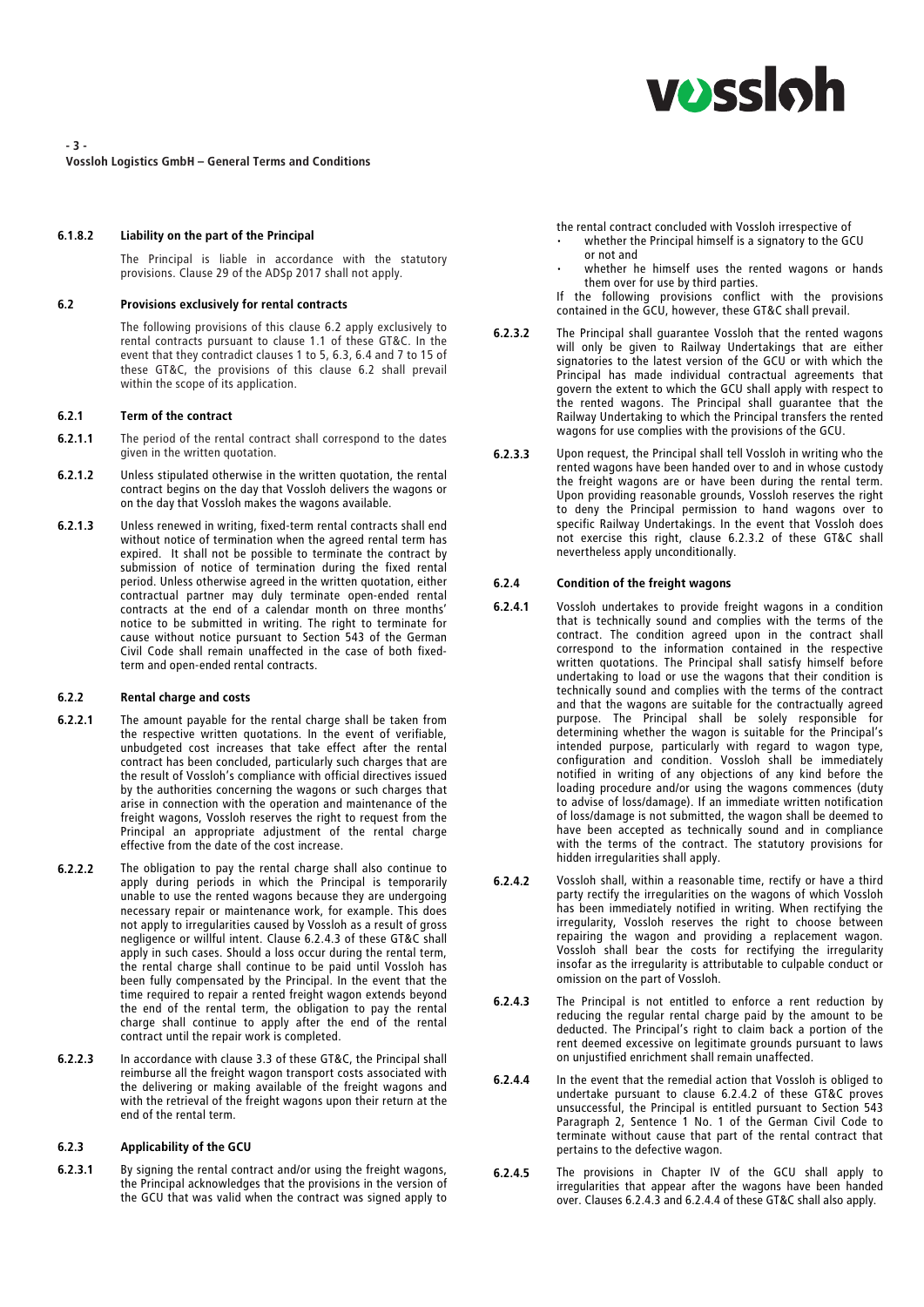

- 4 -

Vossloh Logistics GmbH – General Terms and Conditions

#### 6.2.5 Principal's rights and obligations relating to use of wagons

- 6.2.5.1 Although the rented wagons are placed at the Principal's disposal, they are only permitted to be used for the purpose agreed to in the contract and/or to the extent permitted by law.<br>This shall also apply with regard to the freight they will be This shall also apply with regard to the freight they will be carrying. The Principal shall be entitled to use the wagons internationally unless otherwise agreed in the written quotation. Before using the wagons in crisis regions, however, the Principal shall obtain Vossloh's written consent, which Vossloh is entitled to refuse on reasonable grounds.
- 6.2.5.2 The Principal shall carry out repairs in accordance with the provisions in Article 19 of the GCU and in the relevant appendices to the GCU. Notwithstanding Article 19.1 of the GCU, however, the Principal shall without exception obtain Vossloh's prior written consent. Modifications and/or changes to the set-up of the wagons are also only permitted with Vossloh's prior written consent.
- 6.2.5.3 Loading and unloading of the rented wagons shall only be carried out using approved loading equipment that is compatible with the freight wagons.
- 6.2.5.4 The Principal shall ensure that the loading guidelines are complied with and that the load is secured.
- 6.2.5.5 The Principal shall return all the wagons provided by Vossloh in the same condition in which they were provided and bear the cleaning costs. In the event that there is a delay in returning the rented wagons, the Principal's obligation to pay the rental charge shall not conclude with the end of the rental contract but instead on the date when the rented wagons are actually returned. Any further claims for damages and compensation for loss of use arising from the delay in returning the wagons shall remain unaffected.

#### 6.2.6 Liability

# 6.2.6.1 Liability on the part of Vossloh

Vossloh's liability as the lessor shall be as defined in clause 5 of these GT&C.

# 6.2.6.2 Liability on the part of the Principal

- 6.2.6.2.1 In the event that rented wagons are damaged or lost, the Principal shall fully compensate Vossloh for all damages including consequential damages– unless the Principal or the Principal's agents are not liable for the damage.
- 6.2.6.2.2 The Principal and the third party shall be jointly and severally liable to Vossloh for any damage for which a third party is solely or partly responsible.
- 6.2.6.2.3 Furthermore, Vossloh shall also be entitled to claim an administrative charge of 10% of the sum total of damages as well as reimbursement of the expenses incurred for any appropriate and necessary legal advice.
- 6.2.6.2.4 Compensation for loss of use pursuant to the GCU shall remain unaffected.
- 6.2.6.2.5 Furthermore, the Principal shall also indemnify Vossloh against all liabilities payable to and claims from third parties.
- 6.2.6.2.6 The Principal shall not be liable, however, if the damage, loss or the damages caused by the rented wagons are the result of gross negligence or willful intent on the part of Vossloh and Vossloh's agents.

# 6.3 Contingency management

- 6.3.1 In the event of an accident, Vossloh undertakes and is entitled to take any measures deemed necessary to avert or mitigate damages.
- 6.3.2 The Principal shall provide Vossloh with all the information required for this purpose and also agrees to provide Vossloh with assistance.
- 6.3.3 The Principal undertakes to always act in such a way that losses are avoided or minimized.

# 6.4 Export control

- 6.4.1 Vossloh's fulfillment of its contractual obligations shall be subject to (i) the customer obtaining from the relevant authorities all the export permits, concessions, licenses and any other forms of clearance required for the arrival point and for the intended use of the goods; (ii) Vossloh being duly granted a permit or license at the required time if such a permit or license from a national regulatory or other supervisory authority is required; and/or (iii) there being no legal obstacles owing to national or international laws, in particular foreign trade national or international laws, in particular foreign trade<br>requlations, export control requlations, customs requlations, regulations, export control regulations, customs regulations, embargoes or any other sanctions (hereinafter referred to as "trade sanctions") impeding the fulfillment of said obligations.
- 6.4.2 In the event that trade sanctions affecting Vossloh are imposed during the term of the contract, Vossloh reserves the right at its own discretion (i) to immediately stop fulfilling the obligations affected by the trade sanctions until such time as Vossloh is able to lawfully fulfill the obligation and/or (ii) terminate the contract without giving any reason, whereupon Vossloh shall be released from its contractual obligations with the exception of the cumulative rights and obligations that continue to apply beyond the end of the contract.
- 6.4.3 In the event that Vossloh is delayed in fulfilling its contractual obligations because permits or licenses need to be obtained from national regulatory or other supervisory authorities, the period available to Vossloh in which to fulfill these obligations shall be extended accordingly.
- 6.4.4 The Customer hereby attests and certifies that (i) the goods will not be used for activities involving explosive nuclear material or for unsecured nuclear fuel cycle activities; (ii) the goods will not be used for activities linked to the development or manufacture of chemical or biological weapons; and (iii) the goods will only be used for civil purposes. The Customer also attests and certifies that he will not export or re-export the goods to thirdparty countries, specifically North Korea (Democratic People's Republic of Korea, DPRK or DPR Korea) and/or to the Crimea region and/or Sevastopol or in connection with these regions.
- 6.4.5 If delivering goods provided by Vossloh to a third party, the Customer shall observe all the applicable national and international export and re-export control regulations. For all such deliveries of goods, the Customer shall observe the export and re-export control regulations of the Federal Republic of Germany, the European Union and, if and to the extent applicable, the United States of America.
- 6.4.6 The Customer shall immediately upon request provide Vossloh with an end-user certificate detailing all the information on the end user, arrival point and intended purpose of the goods delivered by Vossloh.

# 7. Force majeure

Performance hindrances that do not fall within the scope of responsibility of either contracting party ("force majeure", etc.)